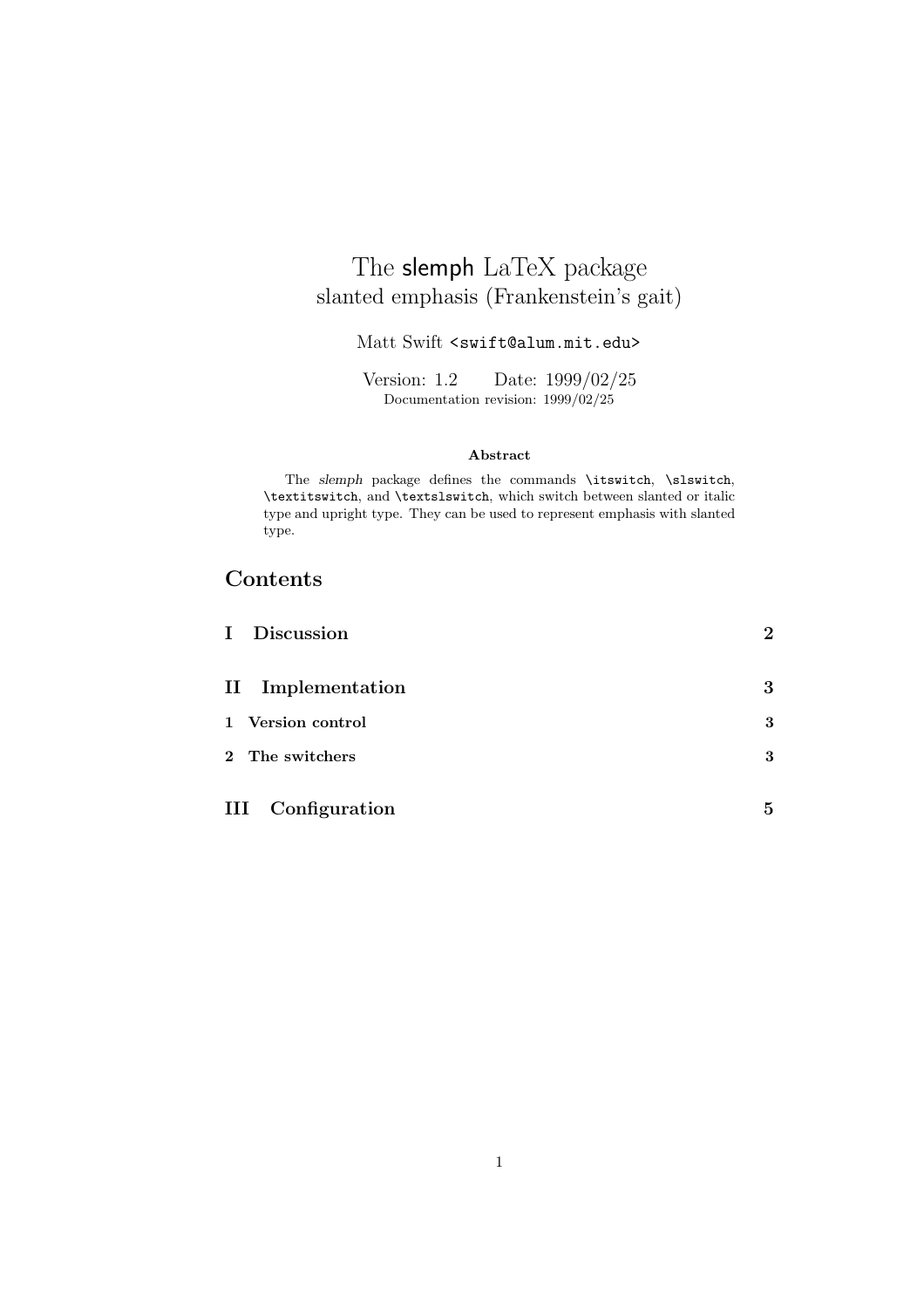# **Part I Discussion**

\itswitch \itswitch calls \itshape if the current font is not italic, and \upshape if the current font is italic.

\slswitch \slswitch calls \slshape if the current font is not slanted, and \upshape if the current font is slanted.

\textitswitch \textitswitch {(*text*)} sets its argument with \itshape if the current font is not italic, or \upshape if the current font is italic.

\textslswitch \textslswitch { $\text{text}$ } sets its argument with \slshape if the current font is not slanted, or \upshape if the current font is slanted.

> Regarding all four commands above, notice that the factory definition of \em would switch based on whether the current font was *sloped*, which includes both slanted and italic type. I think slanted and italic type are different enough that you can leave, say, an italic word in the midst of a slanted context and it will still communicate to the reader whatever italic type signifies in an upright context.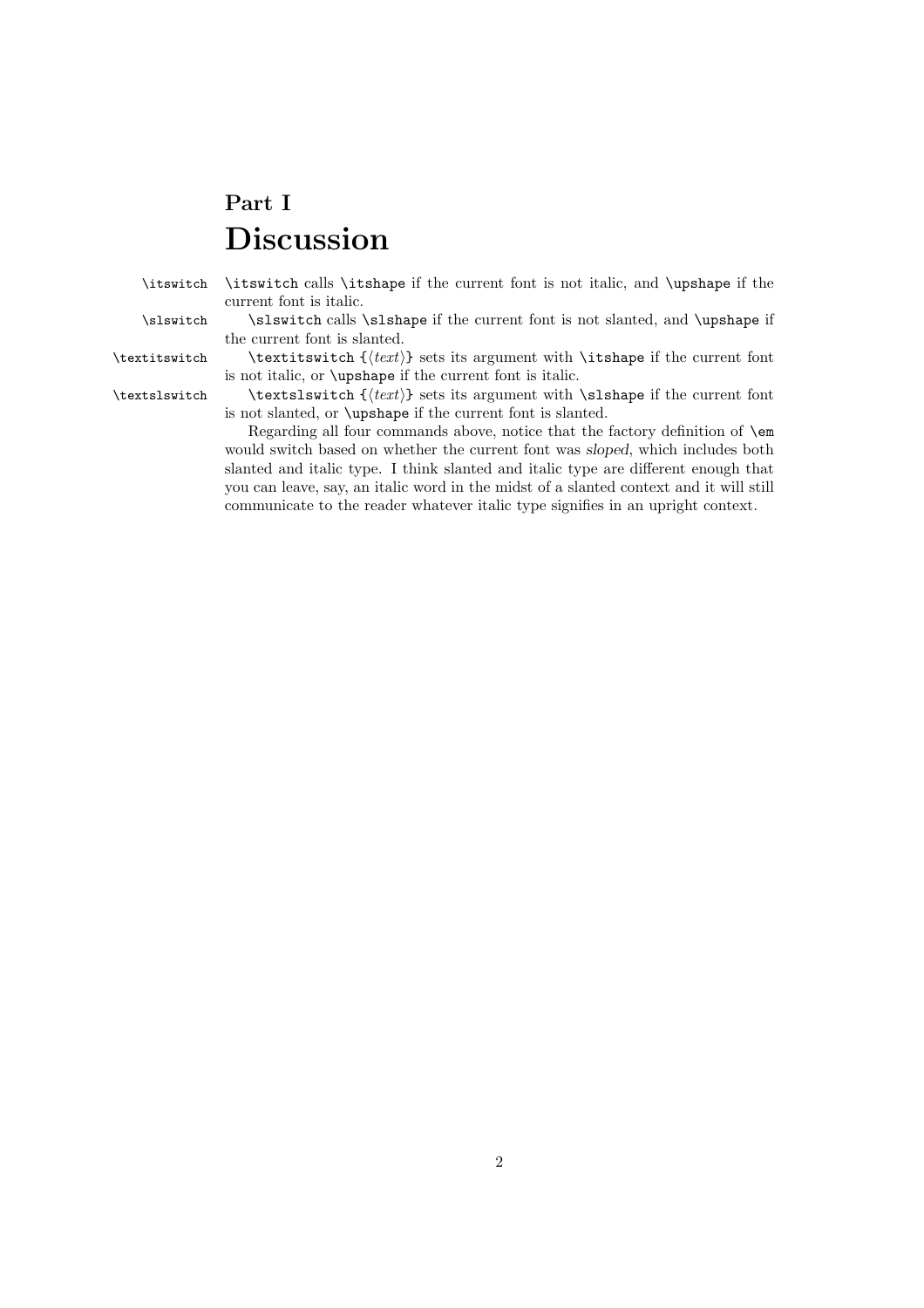# **Part II Implementation**

#### **1 Version control**

```
\fileinfo
 \DoXUsepackagE
\HaveECitationS
   \fileversion
      \filedate
       \docdate
      \PPOptArg
                 These definitions must be the first ones in the file.
                  1 \def\fileinfo{slanted emphasis (Frankenstein's gait)}
                  2 \def\DoXPackageS {}
                  3 \def\fileversion{v1.2}
                  4 \def\filedate{1999/02/25}
                  5 \def\docdate{1999/02/25}
                  6 \edef\PPOptArg {%
                  7 \filedate\space \fileversion\space \fileinfo
                  8 }
```
If we're loading this file from a \ProcessDTXFile command (see the *compsci* package), then \JusTLoaDInformatioN will be defined; othewise we assume it is not (that's why the FunkY NamE).

If we're loading from \ProcessDTXFile, we want to load the packages listed in \DoXPackageS (needed to typeset the documentation for this file) and then bail out. Otherwise, we're using this file in a normal way as a package, so do nothing. \DoXPackageS, if there are any, are declared in the dtx file, and, if you're reading the typeset documentation of this package, would appear just above. (It's OK to call \usepackage with an empty argument or \relax, by the way.)

9 \makeatletter% A special comment to help create bst files. Don't change! 10 \@ifundefined{JusTLoaDInformatioN} {%

- 11 }{% ELSE (we know the compsci package is already loaded, too)
- 12 \UndefineCS\JusTLoaDInformatioN
- 13 \SaveDoXVarS
- 14 \eExpand\csname DoXPackageS\endcsname\In {%use \csname in case it's undefined
- 15 \usepackage{#1}%
- 16 }%

\textslswitch

- 17 \RestoreDoXVarS
- 18 \makeatother
- 19 \endinput
- 20 }% A special comment to help create bst files. Don't change!

Now we check for LATEX2e and declare the LaTeX package.

```
21 \NeedsTeXFormat{LaTeX2e}
```
22 \ProvidesPackage{slemph}[\PPOptArg]

### **2 The switchers**

```
\itswitch
Normally we would use the \NewRobustCommand and \NewTextFontCommand com-
\textitswitch
   \slswitch
              mands from the moredefs package, but this package is so small we might as well
              do that by hand and avoid dependence on that larger package, for efficiency.
```

```
23 \newcommand\itswitch {}
24 \newcommand\slswitch {}
25 \newcommand\textitswitch {}
26 \newcommand\textslswitch {}
```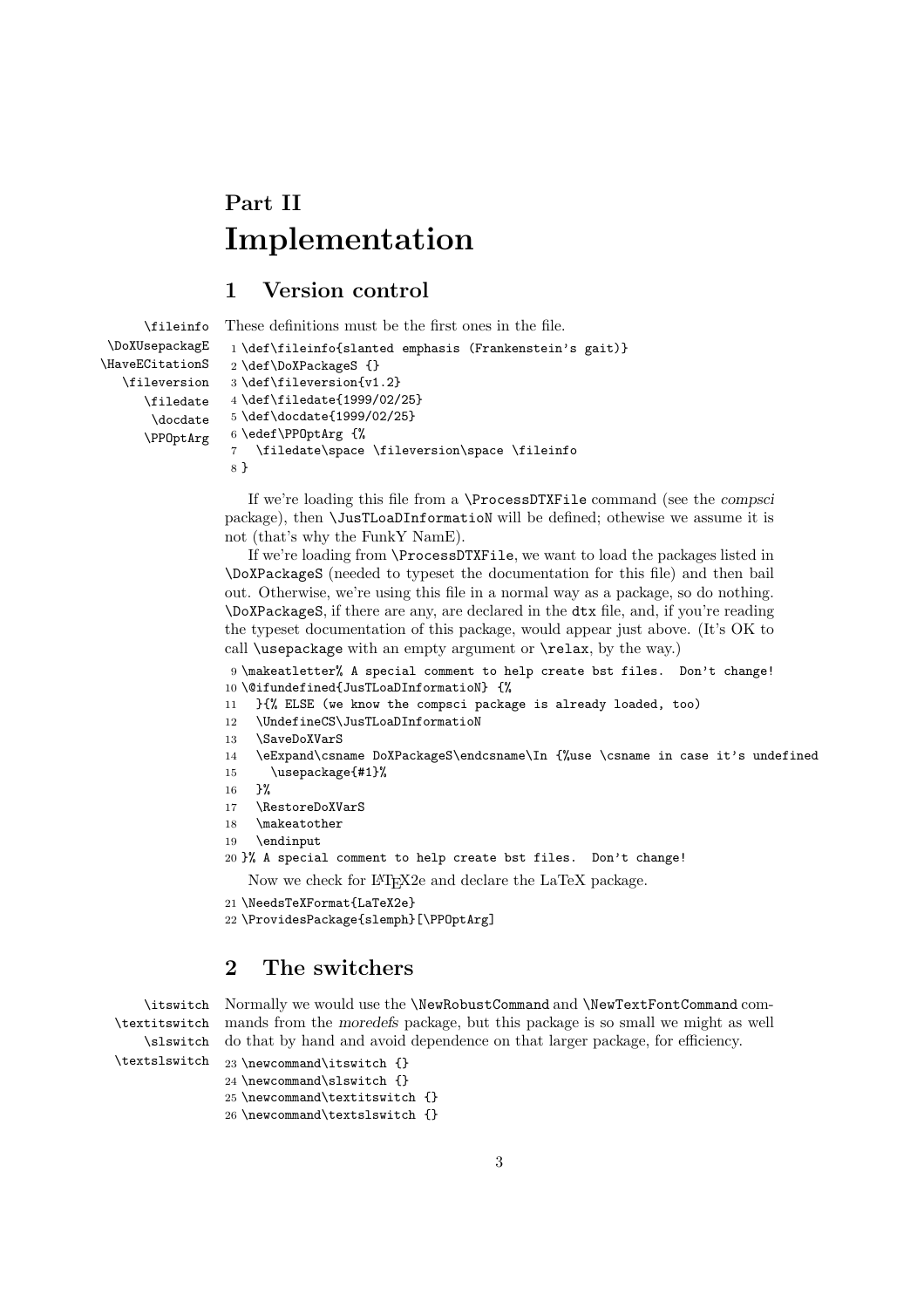```
28 \DeclareRobustCommand\itswitch {%
29 \@nomath\itswitch
30 \def\reserved@a{it}%
31 \ifx\f@shape\reserved@a
32 \upshape
33 \else
34 \itshape
35 \overline{1}36 }
37 \DeclareRobustCommand\slswitch {%
38 \@nomath\slswitch<br>39 \def\reserved@a{s]
    \def\reserved@a{sl}%
40 \ifx\f@shape\reserved@a
41 \upshape
42 \else
43 \slshape
44 \overrightarrow{fi}45 }
46 \DeclareTextFontCommand\textitswitch\itswitch
```
\DeclareTextFontCommand\textslswitch\slswitch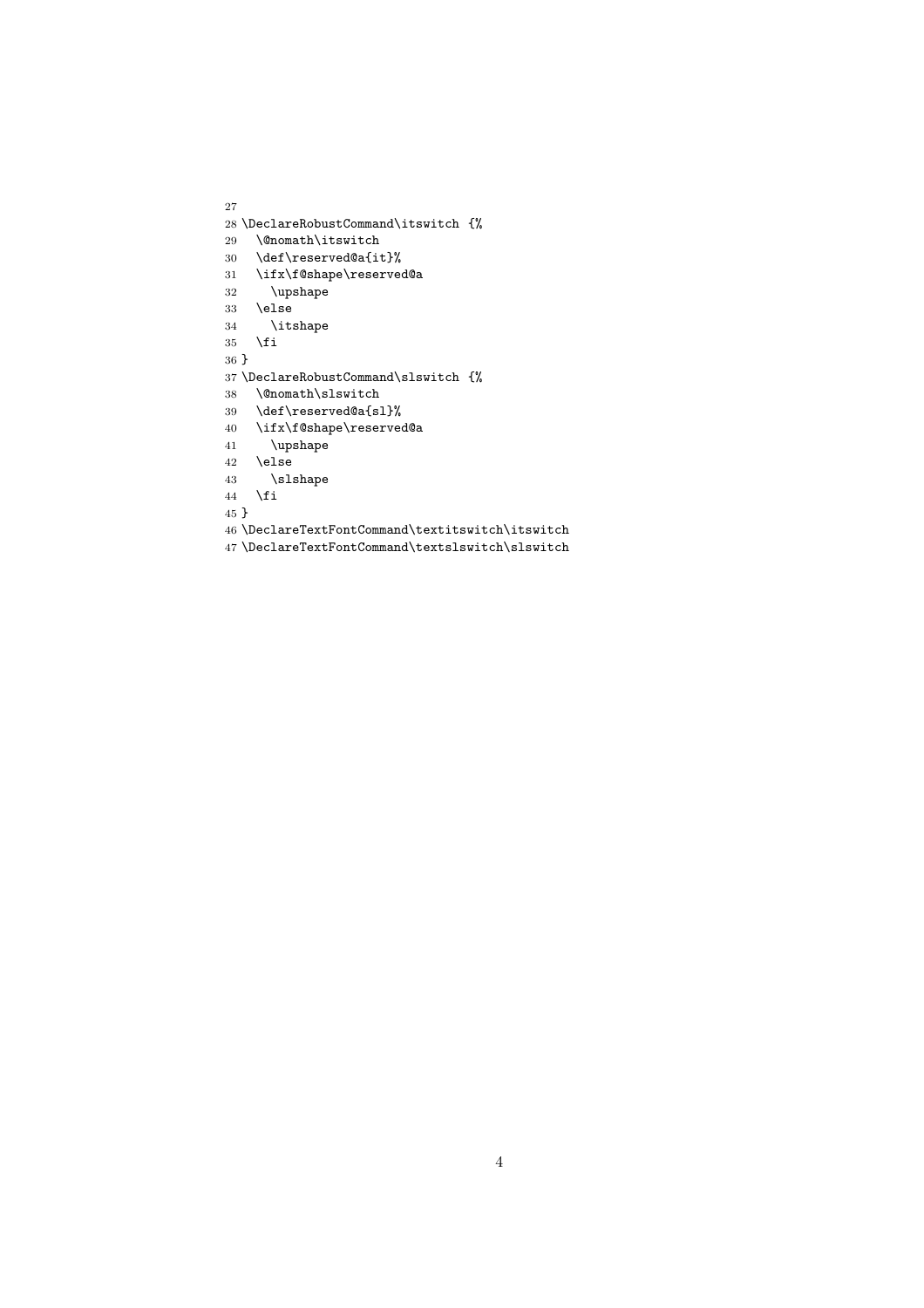# **Part III Configuration**

Load a configuration file.

```
1 \verb|\InputIfFileExists{s1emph.cfg}{\}
```
The contents of the distributed configuration file are below.

- 2 \def\fileinfo{slemph package configuration}
- 3 \def\fileversion{v1.0}
- 4 \def\filedate{1996/01/24}
- 5 \def\docdate{1996/01/24}
- 6 \ProvidesFile{slemph.cfg}
- \em Slanted emphasis.
	- 7 \let\em\slswitch